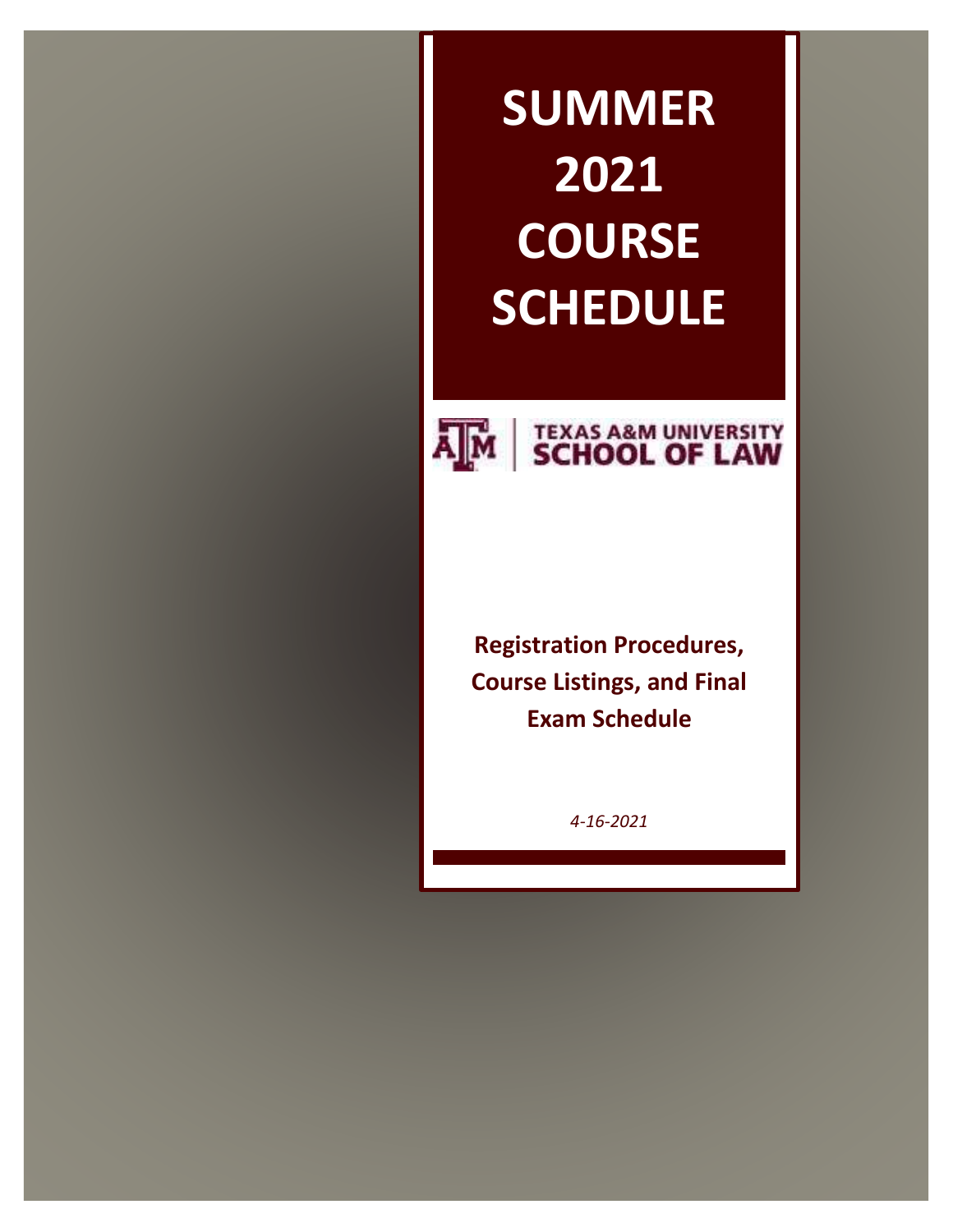## **Table of Contents**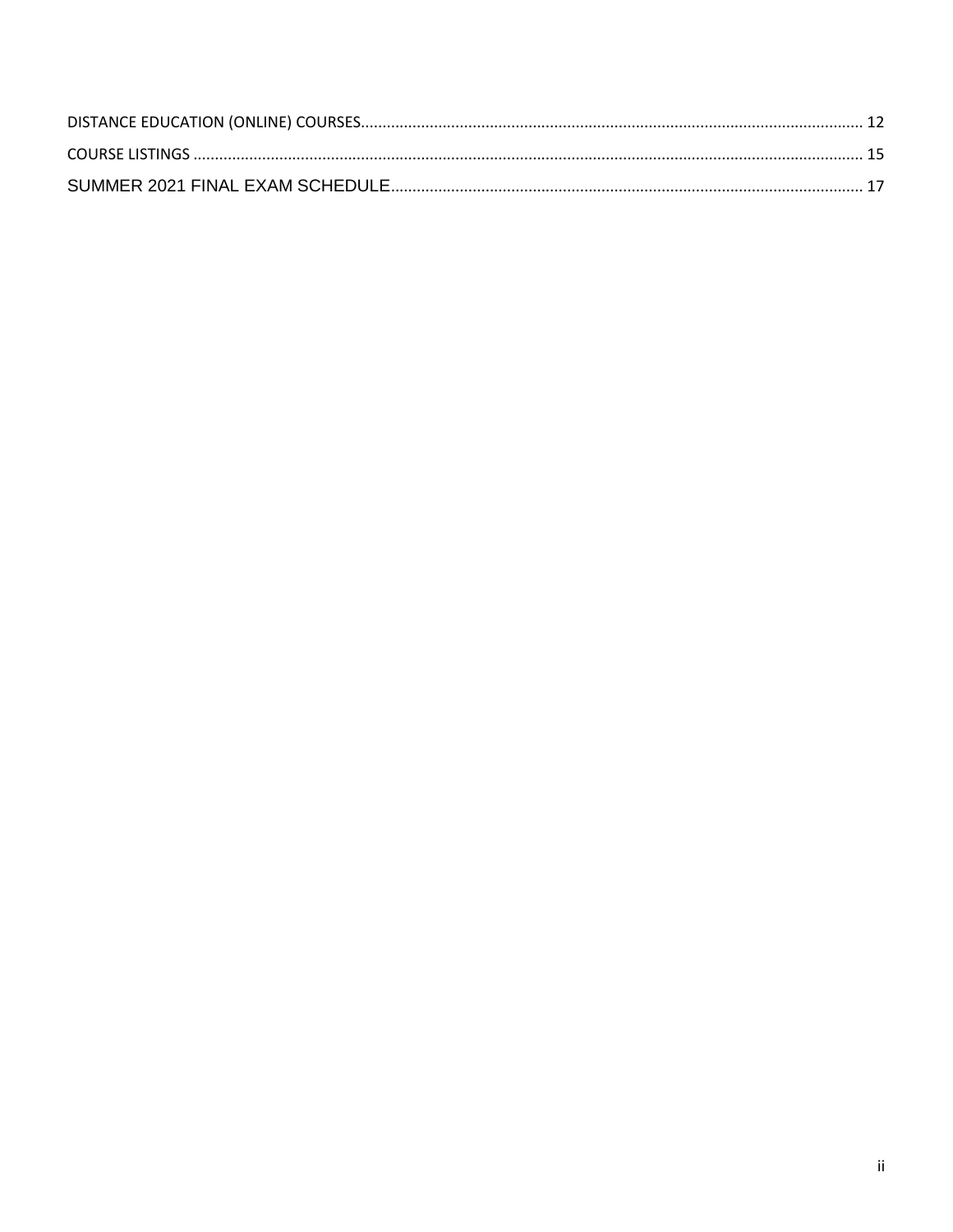## <span id="page-3-0"></span>**AUTOMATIC WITHDRAWAL DURING SUMMER SESSION**

**Students should consider their academic standing when enrolling for summer courses. Under Academic Standard 9.2.5, any student dismissed for academic deficiency after the spring semester while enrolled in the summer term will be immediately withdrawn from classes (even if the student petitions for probation). Tuition is reimbursed in accordance with state regulations and dismissed students will receive no tuition refund for the summer session. If you have any questions please contact Student Services at the Law School, 817-212-4001, or emai[l law-registrar@tamu.edu](mailto:law-registrar@tamu.edu).**

## <span id="page-3-1"></span>**SUMMER 2021 ACADEMIC CALENDAR**

| <b>May 19</b>          | Graduation application opens in Howdy for all students planning to<br>graduate in August 2021 |
|------------------------|-----------------------------------------------------------------------------------------------|
| May 24                 | Classes begin                                                                                 |
| May 28                 | Last day to add a course; Last day to elect pass/fail option                                  |
| May 31                 | Memorial Day holiday                                                                          |
| June 4                 | Last day to drop a course; Summer official census date                                        |
| July 9                 | Last day to apply for August degree without a late fee                                        |
| July 12                | Last day of class; Make-up for Memorial Day                                                   |
| July 14-15             | Final exams                                                                                   |
| August 9               | Last day to apply for August graduation                                                       |
| August $7^{\S,\Omega}$ | Commencement and Hooding Ceremony in College Station                                          |

*\*all dates and times subject to change*

§commencement ceremony schedule is available at<http://graduation.tamu.edu/>

*<sup>Ω</sup>please be aware that for a student who has taken and passed the February bar exam and graduates in the summer term, this date could delay the student's swearing in*

*\*all dates and times subject to change*

§commencement ceremony schedule is available at<http://graduation.tamu.edu/>

*<sup>Ω</sup>please be aware that for a student who has taken and passed the February bar exam and graduates in the summer term, this date could delay the student's swearing in*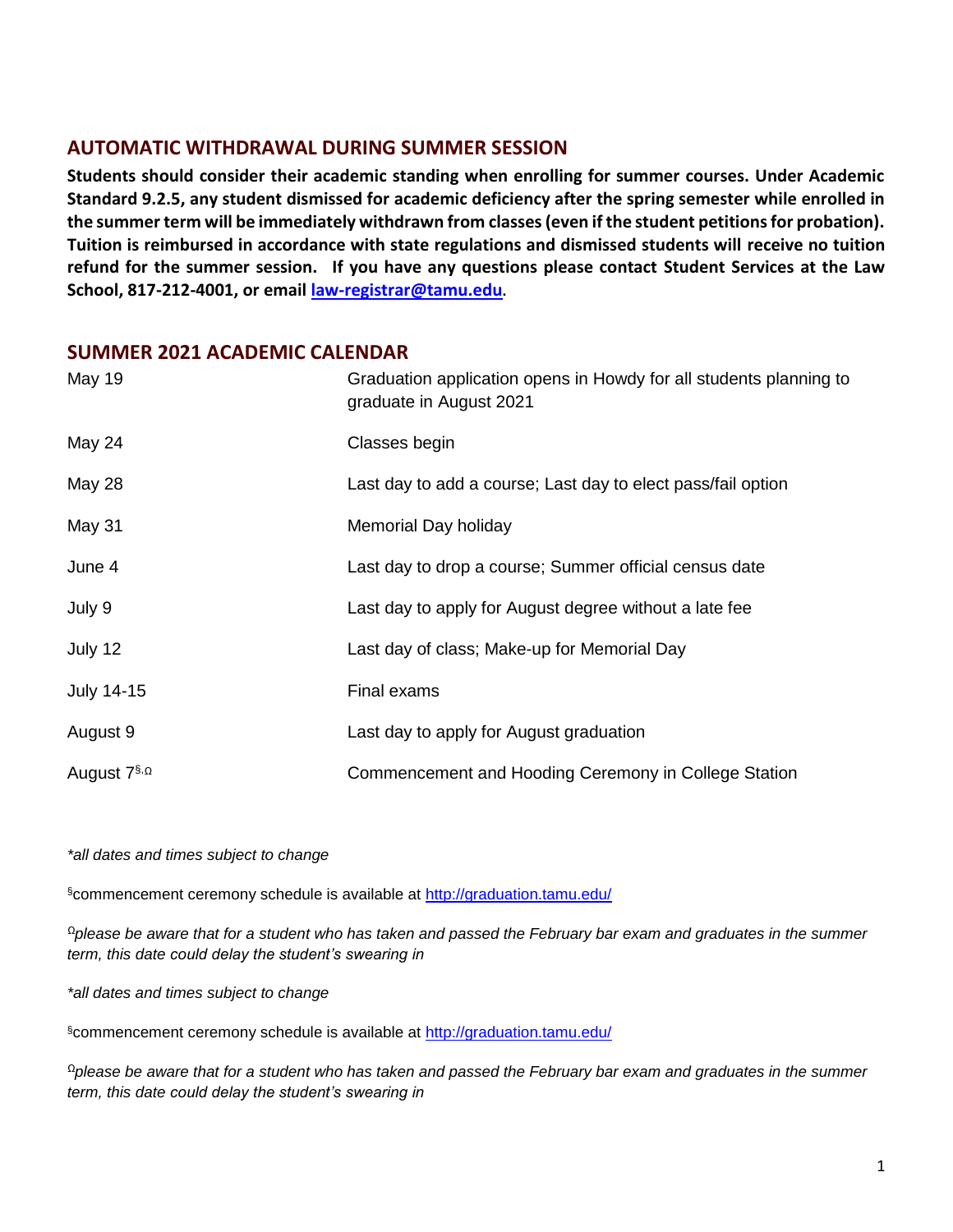## <span id="page-4-0"></span>**PRIORITY REGISTRATION DATES & TIMES**

**Important: Student Services will send notices about registration matters to students by e-mail only—check your law school** *@email.tamu.edu* **e-mail account frequently.**

Web registration begins at 7:00 a.m. on all designated priority registration days. If you have any registration issues, please contact Student Services at 817-212-4001 after 8:00 a.m.

| Monday    | 3L.   | March 29 | 7:00 am | (56 or more earned hours by spring 2021) |
|-----------|-------|----------|---------|------------------------------------------|
| Tuesday   | 2L -  | March 30 | 7:00 am | (31-55 earned hours by spring 2021)      |
| Wednesday | - 1 L | March 31 | 7:00 am | (23-30.5 earned hours by spring 2021)    |

#### <span id="page-4-1"></span>**3Ls**

#### **Monday, March 29 – Students who have 56 or more earned hours by the end of spring 2021**

Beginning at 7:00 am, Monday, March 29, students with 56 or more earned hours by the end of spring 2021 may register for summer classes.

#### <span id="page-4-2"></span>**2Ls**

#### **Tuesday, March 30 – Students who have 31-55 earned hours by the end of spring 2021**

Beginning at 7:00 am, Tuesday, March 30, students with 31–55 earned hours by the end of spring 2021 may register for summer classes.

#### <span id="page-4-3"></span>**1Ls**

#### **Wednesday, March 31– Students who have 23-30.5 earned hours by the end of spring 2021**

Beginning at 7:00 am, Wednesday, March 31, students with 23–30.5 earned hours by the end of spring 2021 may register for summer classes.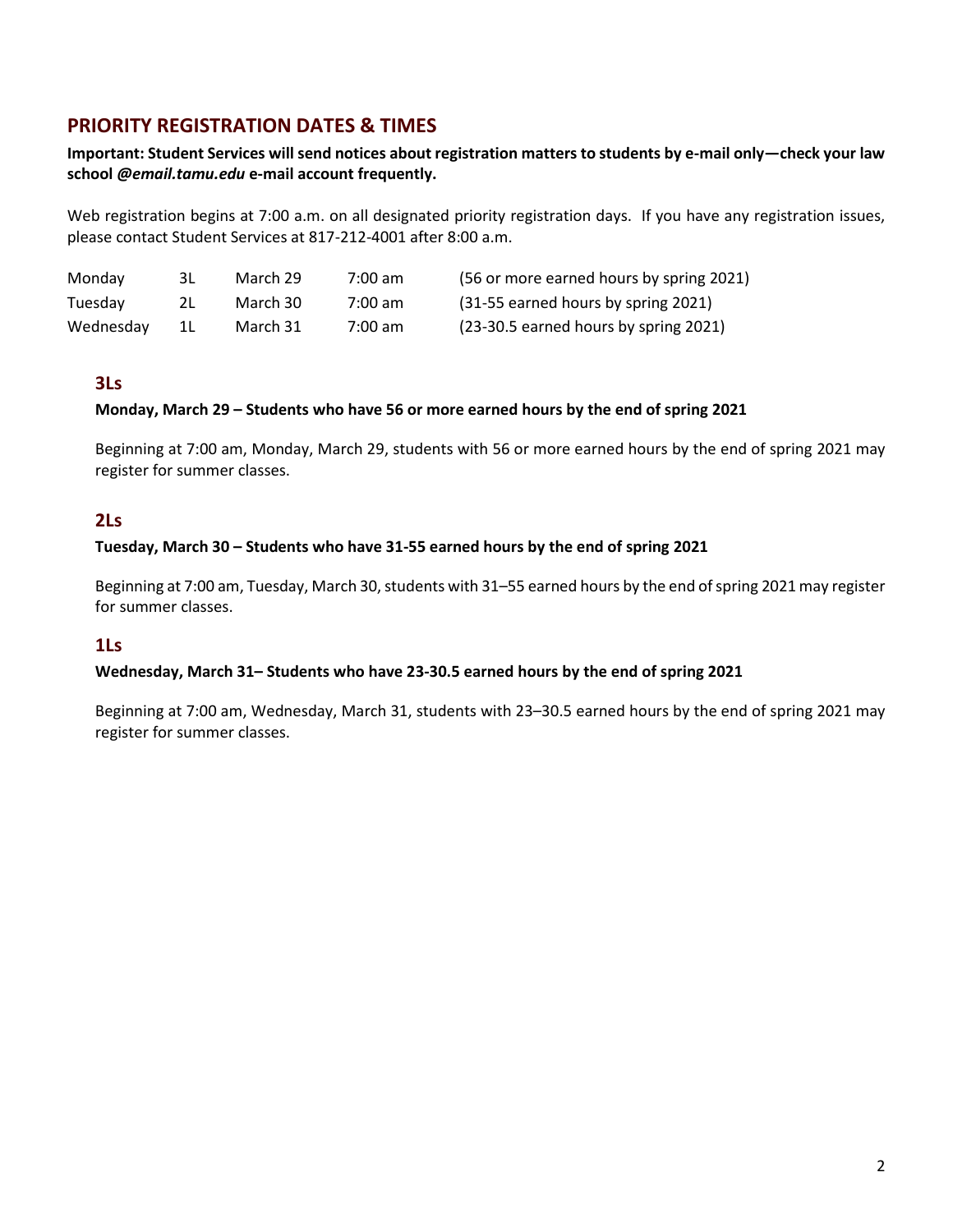## <span id="page-5-0"></span>**REGISTRATION PROCEDURES**

There are several ways to register. (We cannot take telephone or faxed registration requests.)

- **1. Howdy** [\(click for link\)](http://howdy.tamu.edu/) Available under the My Records tab. (*This cannot be used for limited enrollment courses or courses requiring professor approval*.) A registration tutorial can also be found there for your convenience.
- 2. **Electronic Registration Form.** (click for link) This form should be used primarily for limited enrollment courses and courses requiring professor approval. It is available through the law school website Student Services page. If you choose to submit an electronic registration form for non-limited enrollment courses, please be aware that it could take up to 24-48 hours to process these forms.

#### **Other Important Registration Rules**

- You must register for limited enrollment courses and courses requiring professor approval electronically through the law school website Student Services page.
- Student Services will e-mail your @email.tamu.edu account if your registration request cannot be processed for any reason.

#### <span id="page-5-1"></span>**Adding and Dropping Classes**

Students may add classes from March 29–May 28. After May 28, students may add classes only with the permission of the Associate Dean for Academic Affairs and a late fee may be assessed. The last day to drop a course is May 29.

#### <span id="page-5-2"></span>**Limited Enrollment Classes & Waitlists**

You must submit an Electronic Course Registration form to Student Services to register for limited enrollment classes (identified as such in the schedule). Student Services will register students for these classes prioritized by each student's earned hours. Students should submit the Course Registration form to Student Services on the day of their priority registration. Waitlisting for these classes will be prioritized by each student's earned hours. Student Services will notify by e-mail all students who have requested registration in these classes to let them know whether they are registered or waitlisted. If you do not see your registration on [Howdy,](https://howdy.tamu.edu/) check your law school e-mail or contact Student Services to inquire about your waitlist status.

*Important message about waitlists:* If you are waitlisted for a class, you must submit a course drop form to be removed from that waitlist. If a seat becomes available at any time and you have not submitted a course drop form, you will be registered for that class accordingly. If a seat becomes available and we cannot register you due to a time conflict or overload, and we cannot reach you, we will move to the next person on the waitlist. Please monitor your e-mail frequently if you are on a waitlist.

#### <span id="page-5-3"></span>**Enrollment Limits and Enrollment Certification**

Full-time students may take up to 8 credit hours. Part-time students may take up to 6 credit hours. The Associate Dean for Academic Affairs must approve requests for overloads. Such requests are granted only under exceptional circumstances. Students must enroll in a minimum of four credits to be eligible for financial aid.

Students who work more than 20 hours a week may take no more than 6 credit hours, including non-classroom courses such as externship, moot court, and law review. Students enrolled in more than 6 credit hours must certify that they are not employed more than 20 hours per week. Students who increase employment hours during the term must decrease their academic load to part time.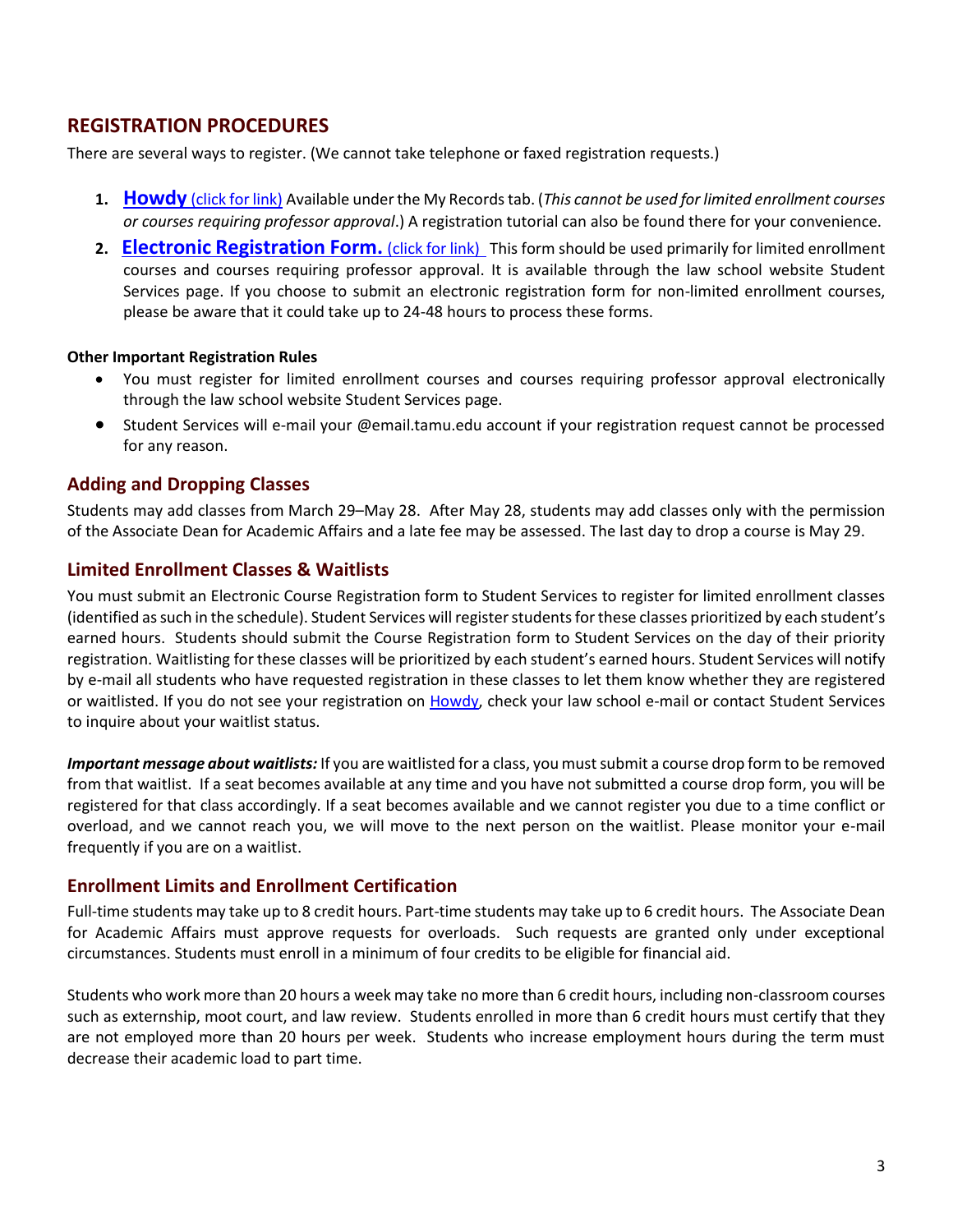## <span id="page-6-0"></span>**Clinic Applications and Registration**

Students can find applications for each clinic on the law school's [Clinic webpage.](https://law.tamu.edu/current-students/experiential-education/clinics/clinic-student-application) Clinic applications are reviewed throughout the year and students are accepted during the registration period on a rolling basis. Priority is given to applications received by March 22. Students are encouraged to apply as early as possible in order to secure a seat in the clinic of their choice for the semester they would like. Students who are admitted to a clinic will be notified and enrolled by the Clinical Program Office. Students are advised to review the Clinic Registration & Application Information [Packet.](http://law.tamu.edu/docs/default-source/registrar-documents/clinics-application-registration-packet.pdf?sfvrsn=2) Questions about the clinics or the application process can be answered by emailing [experiential@law.tamu.edu](mailto:experiential@law.tamu.edu)

#### **Please note:**

- You can find information about each clinic at [www.law.tamu.edu/clinics.](http://www.law.tamu.edu/clinics)
- Most clinical courses meet in the Clinical Program Office located in the Star-Telegram Building at 307 W. 7th Street, Fort Worth, Texas. It is a 0.6 mile walk from the Law School building to the clinical space.
- Per our Academic Standards, students are expected to submit logs of their time to their supervising attorneys to receive credit. Your instructor will provide you with direction of how to keep track of your time.
- In order to provide all of our students with a clinical opportunity, you cannot enroll in more than one clinic in any one semester without the consent of the Associate Dean for Experiential Education.
- To avoid conflicts of interests, you may not enroll in an externship and a clinic in the same semester. Limited exceptions can be granted by the Associate Dean for Experiential Education if no actual or potential conflicts exists and the clinic director consents.
- If you plan to work in a law firm, government agency, or other unit engaged in providing legal services during the semester, you must disclose the employer's information so the clinical program can determine if there are any conflicts that prevent the student from enrolling in the clinic. A student enrolled in a clinic is required to report any employment or internship to both their clinic director and the Associate Dean for Experiential Education.
- Unless a special accommodation is necessary, free student parking is not available in the clinic space. The cost to valet in the Star-Telegram Building is \$10. There is additional parking in the area that ranges from \$6 to \$10. Street metered parking is available on a first-come, first-served basis.
- Students will not be allowed to drop clinics after the full first week of the semester**.**

Dates: Our summer program runs from May 24 to July 12.

#### <span id="page-6-1"></span>**Externship Applications and Registration**

There are opportunities part-time and full-time, both locally and nationally. Students can obtain a part-time placement in any field of practice and a residency (full-time) placement in any field of practice (excluding those in law firms) or can specialize in public policy. Please visit the [Externship website](https://law.tamu.edu/current-students/experiential-education/externship-programs2) page for additional information about externships.

Students registering for their first externship experience will enroll in the Externship course and attend the corresponding seminar. Students registering for a second externship will register for Externship II and participate in both group and individual meetings with their faculty supervisor.

- [Application Required.](https://law.tamu.edu/current-students/academics/centers-clinics-programs/externship-program/general-externship-program/application-process-apply/application) Deadline to apply for part-time fall externships: May 1. Students interested must apply by deadline even if placement is not confirmed.
- Prerequisites: At least 29 completed hours; no honor code violations.
- This is a Pass/Fail course.
- This course counts toward the experiential requirement.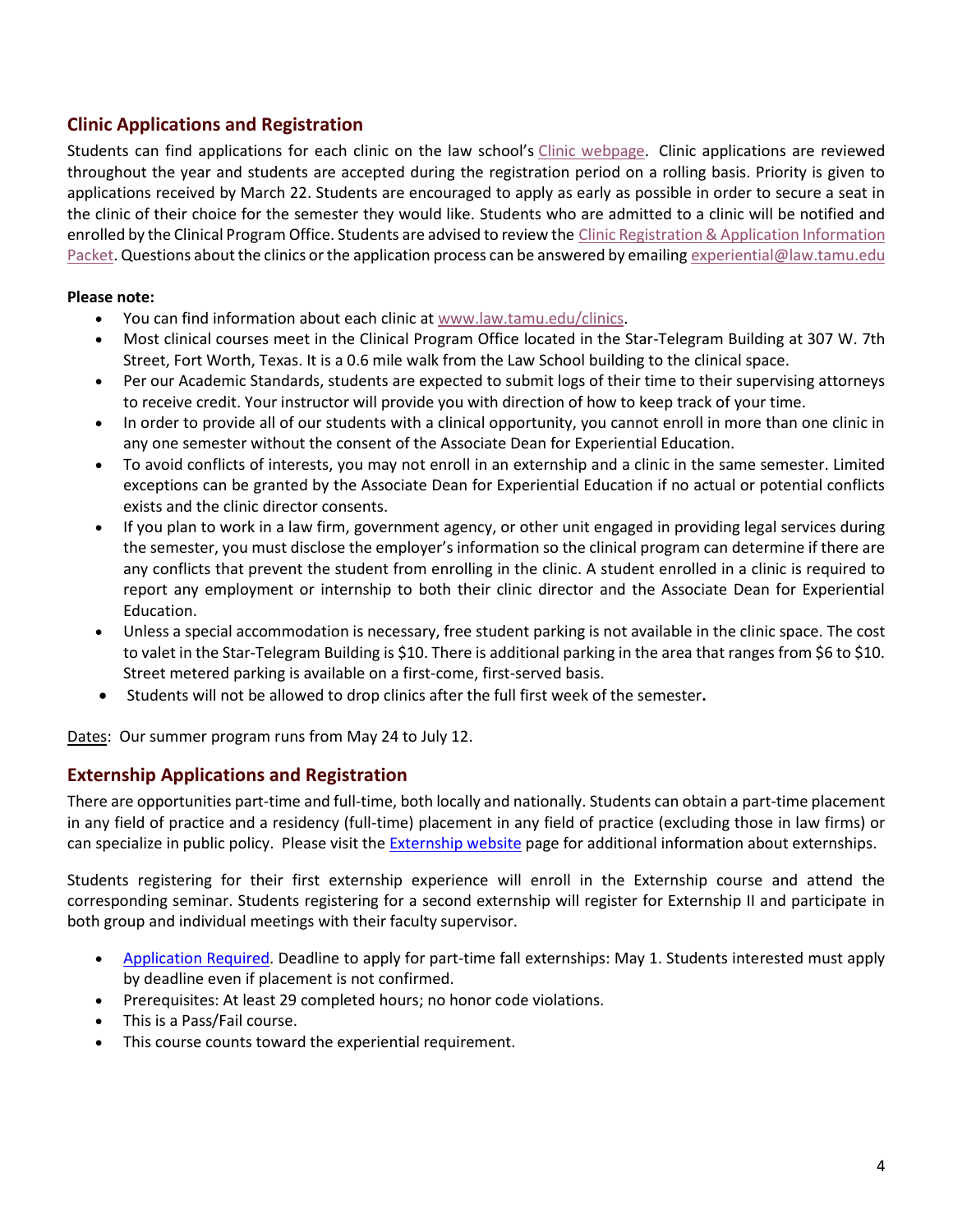## <span id="page-7-0"></span>**Distance Education Learning (online)**

**A student may not earn more than a total of 30 credit hours toward the J.D. degree for approved distance education courses. All distance education courses have a prerequisite of one year in law school in the full-time or part-time program in addition to any other prerequisite.**

**Students are expected to meet basic technology requirements to successfully participate in an online course. Failure to meet these requirements may result in problems accessing the course materials. It is the student's responsibility to ensure all requirements are met prior to the start of the course. Students are expected to know how to manage computer issues and to have reliable technologies to fulfill course requirements. An up–to-date PC or Mac-based computer, a working webcam, and access to high-speed internet is required. Please see the University's [minimum](https://it.tamu.edu/services/academics-and-research/teaching-and-learning-tools/computer-requirements/)  [computer requirements](https://it.tamu.edu/services/academics-and-research/teaching-and-learning-tools/computer-requirements/) for more information.**

Courses delivered online may be either synchronous or asynchronous. Synchronous online classes require students and instructors to be online at the same time. Lectures, discussions, chats, etc. occur at a specific time. All students must be online at that specific hour in order to participate.

With asynchronous online courses, lectures, assignments, and other materials are posted online and students may access the material at any time, although the instructor generally sets a definite time period in which students may participate in each online class.

Hybrid courses (also known as blended courses) include both face-to-face classroom meetings and an online component. The online component may be either synchronous or asynchronous.

#### <span id="page-7-1"></span>**Independent Study**

Independent Study is a one-credit course graded on a pass/fail basis. To receive credit, the student must spend at least 60 hours during the semester in which the student enrolls in Independent Study. Students are responsible for keeping a log of their hours and submitting the log to the supervising faculty member at the end of the semester.

A student may satisfy an independent study by researching and writing a paper of at least 10 pages or reading materials assigned by the sponsoring faculty member. Assigned readings must relate to a particular theme, and the student must produce either a single descriptive paper illustrating a thorough understanding of the subject or a series of papers summarizing the contents of the assigned reading materials. A student may earn no more than two credits through Independent Study.

Students may not enroll in an Independent Study without the consent of a faculty sponsor, who must be a full-time faculty member. The Associate Dean for Academic Affairs may approve Independent Study credit with an adjunct faculty member if a full-time faculty member acts as a co-sponsor for the student and reviews the student's work product.

#### <span id="page-7-2"></span>**Changing Status (Part-Time or Full Time)**

Students who have not completed their lockstep courses may change status only under the conditions set out in Academic Standard 11.1 found in the *[Student Handbook](http://law.tamu.edu/docs/default-source/current-students/Student-Handbook-15-16-8feb16.pdf?sfvrsn=2)*. *Students who have completed their lockstep classes may change status only with the approval of the Associate Dean for Academic Affairs before registration for the semester or session in which the change would be effective.*

#### <span id="page-7-3"></span>**Cancellation of Classes**

Classes may be cancelled for low enrollment. This decision is made by the Associate Dean of Academic Affairs.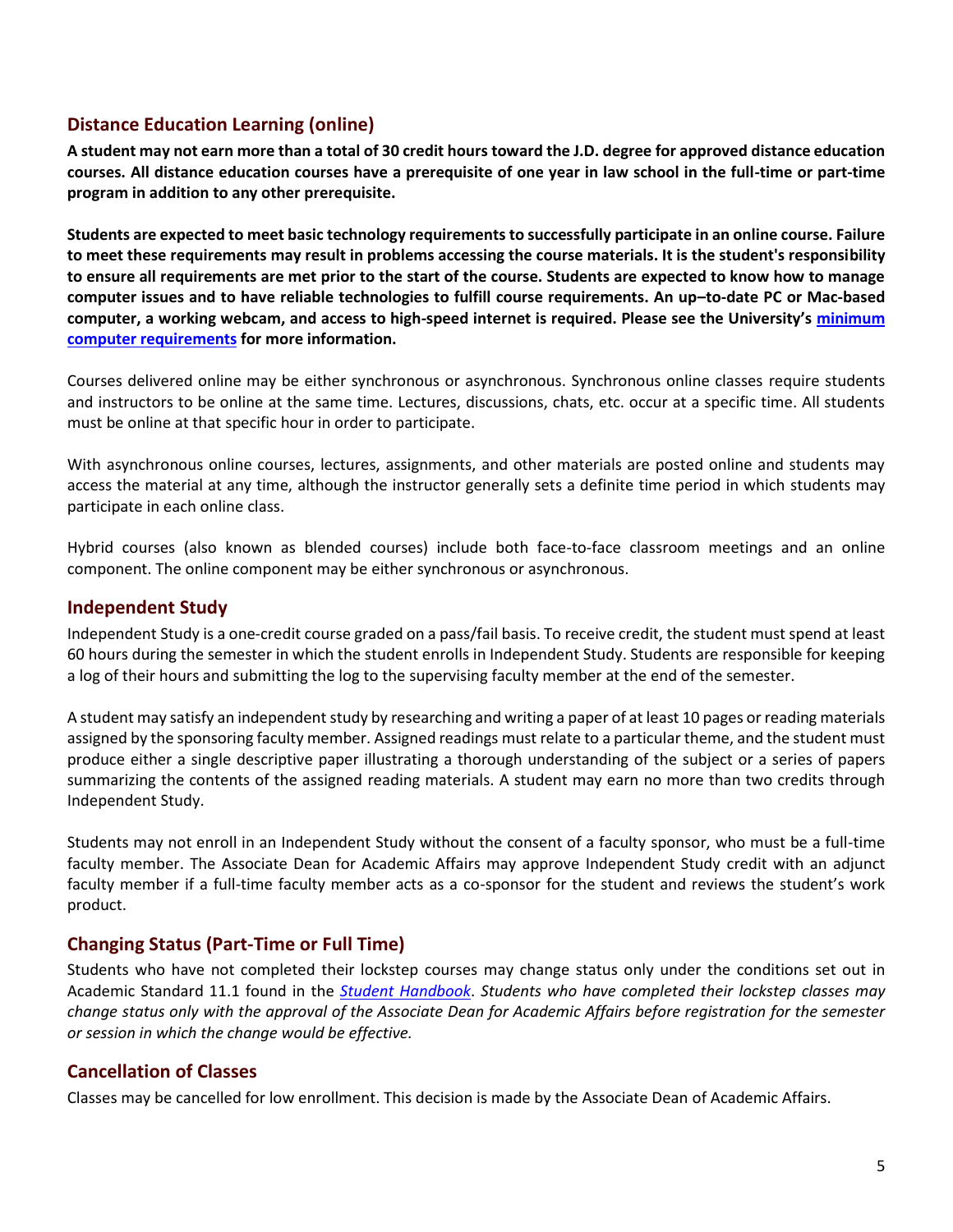## <span id="page-8-0"></span>**Pass/Fail Election**

Students must designate the election of the pass/fail option by submitting an [Electronic](http://law.tamu.edu/Resources/StudentResources/Pass-FailRequest.aspx) or [Paper](http://law.tamu.edu/docs/default-source/registrar-documents/pass-fail-form_fillable.pdf?sfvrsn=6) Pass/Fail Request Form to Student Services **no later than Friday, May 28, 2021**. You will not be able to elect the pass/fail option when you register online. You must obtain the pass/fail election form from Student Services or the law school web site and submit the completed form to Student Services. To preserve anonymity, students must not communicate a pass/fail election to the professor.

A student may not elect to take a lockstep course, a required course, a course taken to satisfy a rigorous writing requirement, a course taken to satisfy the upper-level experiential requirement, or a course taken to satisfy the requirements for a concentration program on a Pass/Fail basis, unless the course is offered only on a Pass/Fail basis.

Student Services must first verify your eligibility for pass/fail credit. Please review section 8.5 of the law school's Academic Standards found in the *[Student Handbook](http://law.tamu.edu/docs/default-source/current-students/Student-Handbook-15-16-8feb16.pdf?sfvrsn=2)* for rules and limitations on pass/fail credits.

Students may count up to 18 credit hours earned in courses graded on a pass-fail basis towards the total numbers of hours required for graduation and, within those 18 hours, may elect to take up to 3 credit hours of letter-graded courses pass-fail. To receive a P in these elected courses, student will need to receive a C or better. A student who receives below a C will receive the actual grade earned. This does not apply to courses graded only pass/fail. Please note that courses graded on a pass/fail basis in spring 2020 are not included in the overall limit on pass/fail hours.

#### <span id="page-8-1"></span>**Attendance Policy**

Students are advised to review section 5 of the law school Academic Standards found in th[e Student Handbook](http://law.tamu.edu/docs/default-source/current-students/Student-Handbook-2020-2021-8-14-20.pdf?sfvrsn=2) for the complete attendance policy.

Students on academic probation or academic warning who exceed 15% of the regularly scheduled class meetings (including make-ups) will be administratively withdrawn and receive no credit for the class. Students not currently on academic probation or academic warning who exceed 25% of the regularly scheduled class meetings (including makeups) will be administratively withdrawn and receive no credit for the class. Any student withdrawn from a lockstep course will also be withdrawn from law school, pursuant to Academic Standards found in the *[Student Handbook](http://law.tamu.edu/docs/default-source/current-students/Student-Handbook-15-16-8feb16.pdf?sfvrsn=2)*. If withdrawal due to excessive absences in nonlockstep courses causes a student's enrolled hours to drop below eight credit hours in the fall or spring semester, the student will be administratively withdrawn from law school and must petition the Academic Standards Committee, under standard 9.6 found in the *[Student Handbook](http://law.tamu.edu/docs/default-source/current-students/Student-Handbook-15-16-8feb16.pdf?sfvrsn=2)*, for permission to continue in law school.

**Students are expected to adhere to special attendance requirements for some classes, including, but not limited to, law clinics, distance education classes, intensive weekend classes, condensed format classes, and externships as published in these registration materials. Law clinics may have office attendance requirements in addition to classroom attendance requirements. Special attendance requirements are explained in the description of the courses to which they apply.**

#### **Official days and times for make-ups for cancelled classes:**

| All day classes     | Monday-Friday  | 12:00 noon |
|---------------------|----------------|------------|
| All evening classes | Friday evening |            |

These are the official make-up times. An absence from a make-up scheduled during the official make-up time IS counted toward the maximum number of allowable absences for the class. An absence from a make-up scheduled at a time other than the official make-up time IS NOT counted.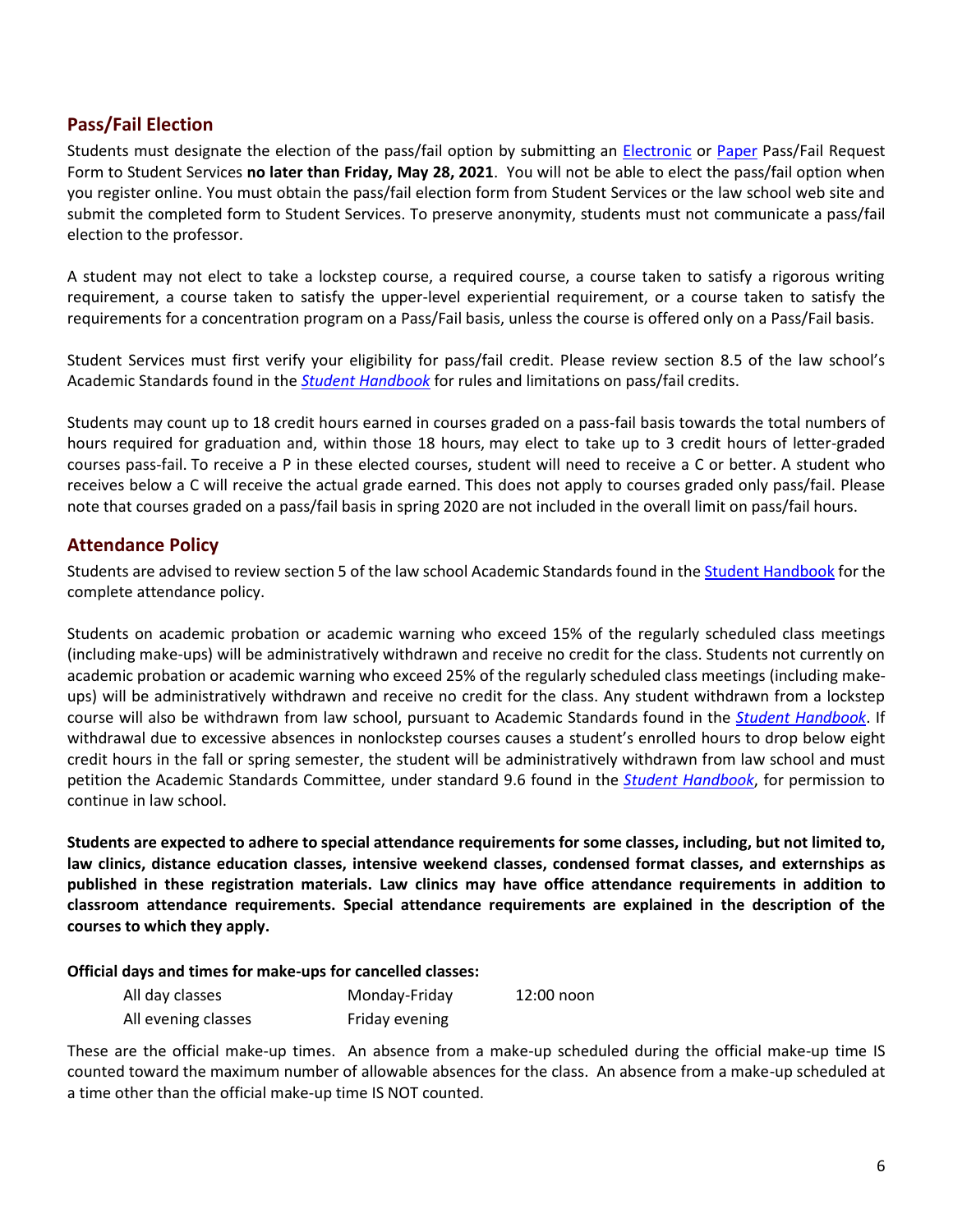## <span id="page-9-0"></span>**Tuition and Fee Refund Policy**

The tuition and refund policy can be found on the Current Students page of the law school website. Click [here](http://law.tamu.edu/current-students/financial-aid/tuition) to view the policy. Please contact Student Business Services at 817-212-4081 with any additional questions.

**Warning:** If you drop a summer session class you may no longer be eligible for financial aid. Contact the financial aid office at 817-212-4090 for more information.

## <span id="page-9-1"></span>**CREDIT HOUR POLICY**

*A complete copy of the law school's [credit hour policy](http://law.tamu.edu/docs/default-source/registrar-documents/credit-hour-policy-revised-jan2019.pdf) is available on the law school's website. The following excerpt summarizes the relevant provisions of the credit hour policy for this term.*

The Law School adheres to the federal<sup>1</sup> and ABA<sup>2</sup> definitions of a credit hour. ABA Standard 310(b) provides:

A "credit hour" is an amount of work that reasonably approximates:

(1) not less than one hour of classroom or direct faculty instruction<sup>3</sup> and two hours of out-of-class student work<sup>4</sup> per week for fifteen weeks, or the equivalent amount of work over a different amount of time; or

(2) at least an equivalent amount of work as required in subparagraph (1) of this definition for other academic activities as established by the institution, including simulation, field placement, clinical, co-curricular, and other academic work leading to the award of credit hours.<sup>5</sup>

The academic calendar at the Law School includes two fifteen-week semesters, the fall and spring terms, each of which includes a one week reading period/break from classes, and a two-week examination period. The summer term includes one seven week class session and a one-week examination period. The winter session is a one-week term with an examination, paper or project.

#### <span id="page-9-2"></span>**Credit for Classroom Instruction**

Students are required to complete 90 credit hours to graduate. Each hour of classroom credit is based on at least 50 minutes of direct faculty instruction. For each credit hour of classroom instruction, students shall spend, on average, a minimum of 2 hours (based on a 60-minute hour) on out-of-class work during the semester. Clinics and externship hours are calculated differently. See below for further explanation on the credit hour policy for clinics and externships.

#### <span id="page-9-3"></span>**Summer Term**

 $\overline{a}$ 

A four-credit course will ordinarily meet for 400 minutes each week for 7 weeks, followed by an examination period. Students are expected to spend, on average, a minimum of 16 hours on out-of-class work per week during the term.

A three-credit course will ordinarily meet for 300 minutes each week for 7 weeks, followed by an examination period. Students are expected to spend, on average, a minimum of 12 hours on out-of-class work per week during the term.

<sup>1</sup> 34 C.F.R. § 600.2 (2015), Regulations of the Offices of the Department of Education

<sup>2</sup> ABA Standards and Rules of Procedure for Approval of Law Schools (2018-2019), Standard 310(b)

<sup>&</sup>lt;sup>3</sup> "... fifty minutes suffices for one hour of classroom or direct faculty instruction." Interpretation 310-1, ABA Standards and Rules of Procedure for Approval of Law Schools (2018-2019).

<sup>&</sup>lt;sup>4</sup> "An 'hour' for out-of-class student work is sixty minutes." Interpretation 310-1, ABA Standards and Rules of Procedure for Approval of Law Schools (2018-2019).

<sup>5</sup>ABA Standards and Rules of Procedure for Approval of Law Schools (2018-2019), Standard 310(b)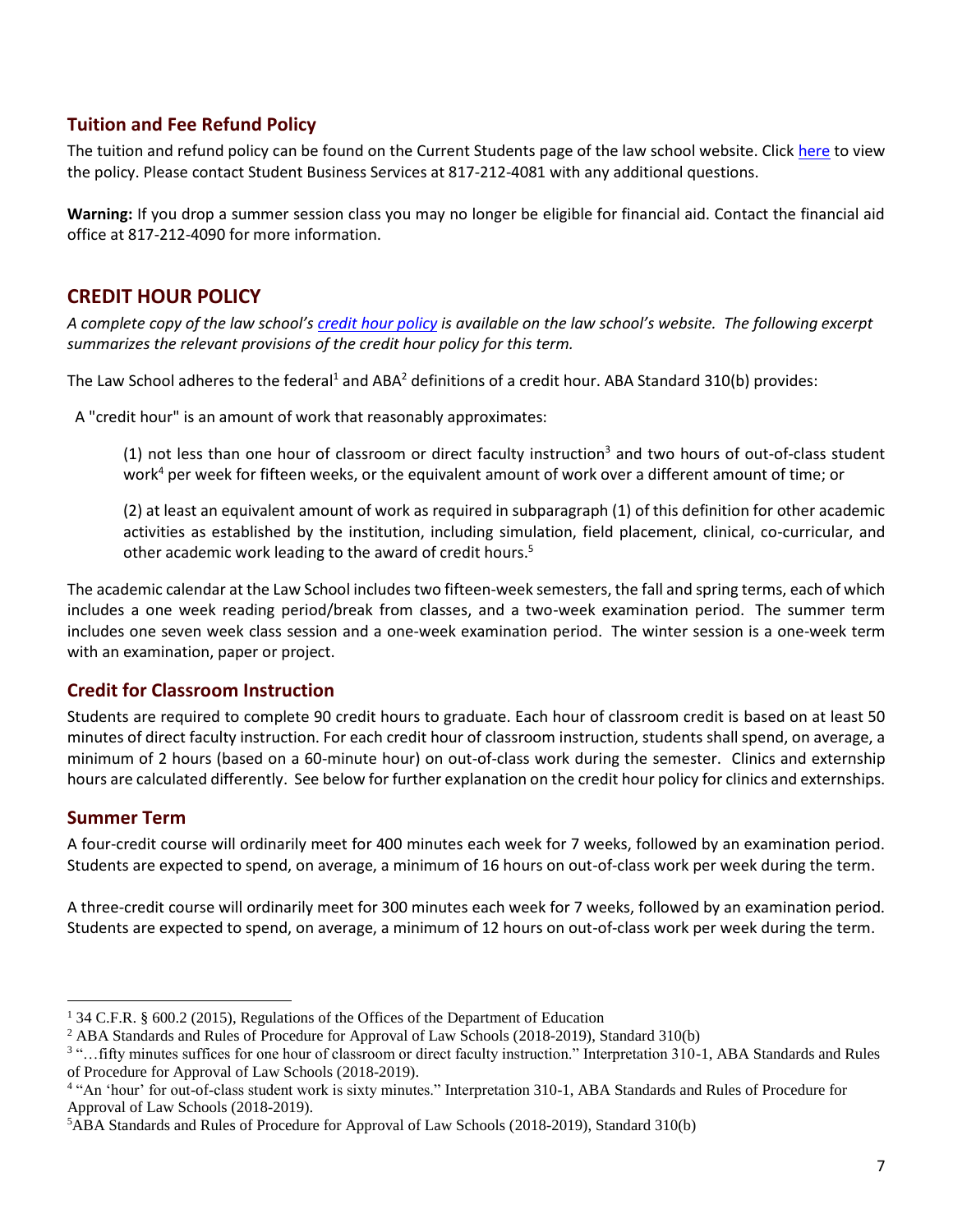A two-credit course will ordinarily meet for 200 minutes each week for 7 weeks, followed by an examination period Students are expected to spend, on average, a minimum of 8 hours on out-of-class work per week during the term.

A one-credit course will ordinarily meet for 100 minutes each week for 7 weeks, followed by an examination period. Students are expected to spend, on average, a minimum of 4 hours on out-of-class work per week during the term.

If a class does not meet every week or does not have an examination, an equivalent amount of time will be allocated during the term to direct classroom instruction and student out-of-class work per week.

For distance education classes, students are expected to spend an equivalent amount of time for direct classroom instruction on activities involving course instruction – attending synchronous class sessions, viewing class lectures, completing and reading discussion board posts, completing weekly assessments and attending weekly office hours. In addition, for each credit hour of course instruction, students shall spend, on average, a minimum of 4 hours (based on a 60-minute hour) on out-of-class work during the semester, such as completing assigned readings, reviewing class notes, studying for any quizzes and exams and completing any written projects or assignments.

#### <span id="page-10-0"></span>**Credit for Clinics and Externships**

Each Law School clinic and externship placement includes a classroom component. The amount and level of credit awarded in each clinic or externship placement depends on the amount of time allocated to the classroom component and to student clinical and extern work. Depending on the clinic or extern placement, students will spend at least 42.5 hours in and out-of-class during the term for each hour of academic credit earned. Students are responsible for keeping a log of their hours for review by a faculty member at the end of each semester.

#### *Continuing Clinic Students*

Students who want to continue in a clinic for second or third semester for non-experiential credit may do so for two, three, or four credits with the consent of the clinic instructor. The number of credits is to be determined by the student and their instructor. Students enrolling as a continuing clinic student must devote the following time below to their office hours each week, over a seven-week term:

| <b>No. of Credits</b> | <b>Out-of-class work</b> |  |
|-----------------------|--------------------------|--|
| 2 credits             | 12 hours                 |  |
| 3 credits             | 18 hours                 |  |
| 4 credits             | 24 hours                 |  |

#### *Pro bono for clinic work*

Clinic attorney supervisors may approve pro bono credit for students who have completed all clinical hour requirements for that semester, including practice management assignments. Clinic attorneys will only sign off on hours after the student has completed all end of semester time and activity entries in CLIO, organized the case file, and completed all the required correspondence and memoranda to close or transfer a case.

To obtain pro bono credit, students must present a description of the client work and the hours of pro bono credit they are seeking to the supervising attorney before the first day of the new semester following the completion of the client work. This work can be described in the form the faculty must sign off on for pro bono credit.

For example, spring semester clinic students must close out their work, complete all law practice management tasks, and meet with their supervising attorney regarding their spring semester work prior to doing any work that would be considered for pro bono. Any client work completed after the spring clinic course work is satisfied, could be counted toward pro bono if the clinic supervising attorney consents. The clinic supervising attorney must agree and sign off on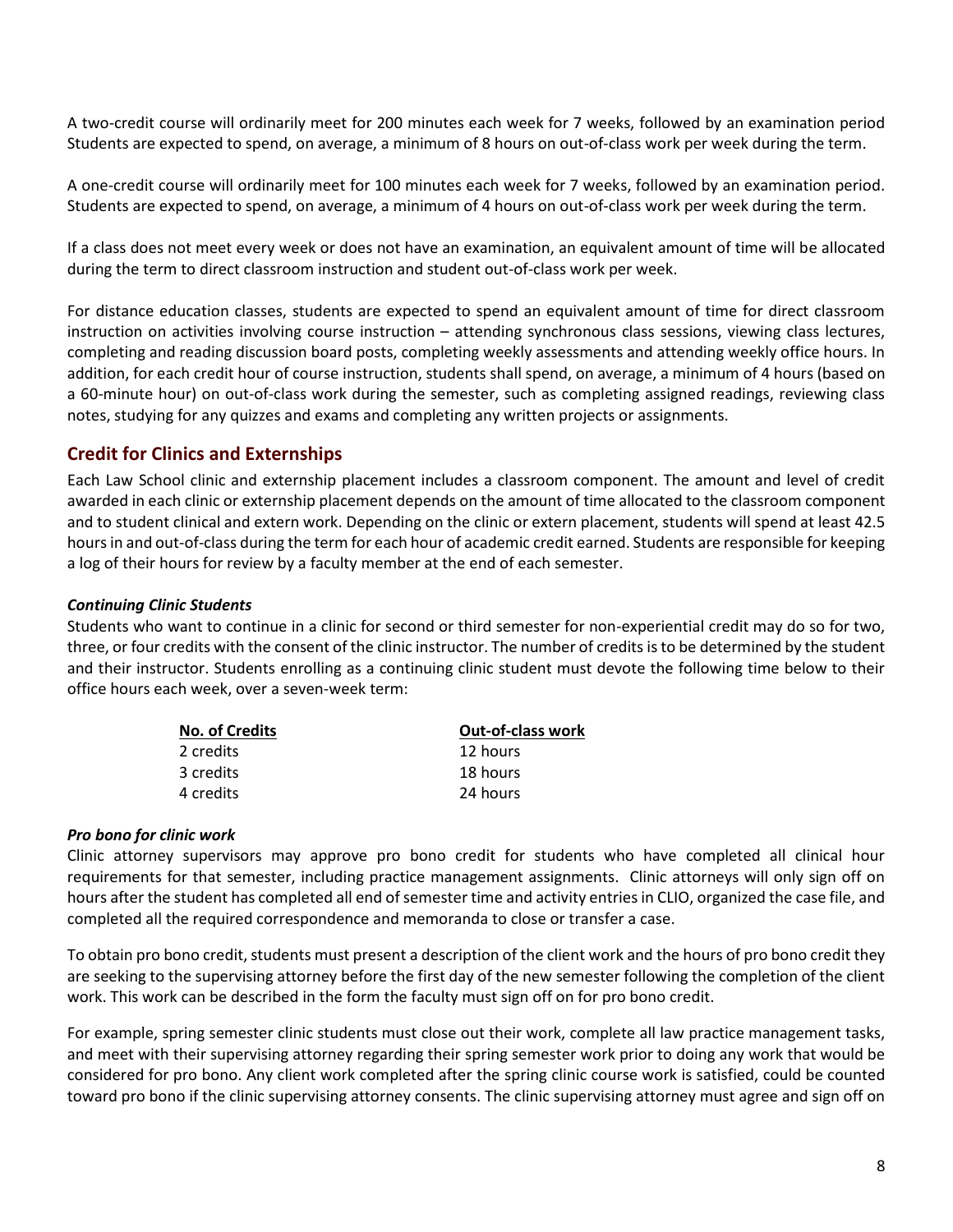the completed pro bono form, which is the student's responsibility to submit for signature before the spring semester begins.

#### *Change of Clinic Credit Hours*

Unless a course has been cancelled, changes in the number of credit hours will not be allowed after the first day of class.

#### *Externships*

Students enrolled in externships for the first time must attend a seminar. Students enrolled in externships for a second time must attend individual and group meetings led by the Externship Program Director. Please see registration materials for the externship seminar or meeting schedule.

Students enrolled in an externship must devote, on average, the following hours of out-of-class work for the externship placement per week:

| <b>Hours at Placement</b> |  |
|---------------------------|--|
| 12 hours (over 7 weeks)   |  |
| 12 hours (over 7 weeks)   |  |
| 18 hours (over 7 weeks)   |  |
| 23 hours (over 7 weeks)   |  |
|                           |  |

<span id="page-11-0"></span>Travel time does not count for hours. Academic credit is awarded on a pass/fail basis.

#### **Credit for Independent Study**

Students enrolled in Independent Study are eligible to receive one hour of academic credit for performing at least 60 hours on the assignment during the term in which the student is enrolled. Students are responsible for keeping a log of their hours and submitting the log to the supervising faculty member at the end of the semester. Academic credit is awarded on a pass/fail basis.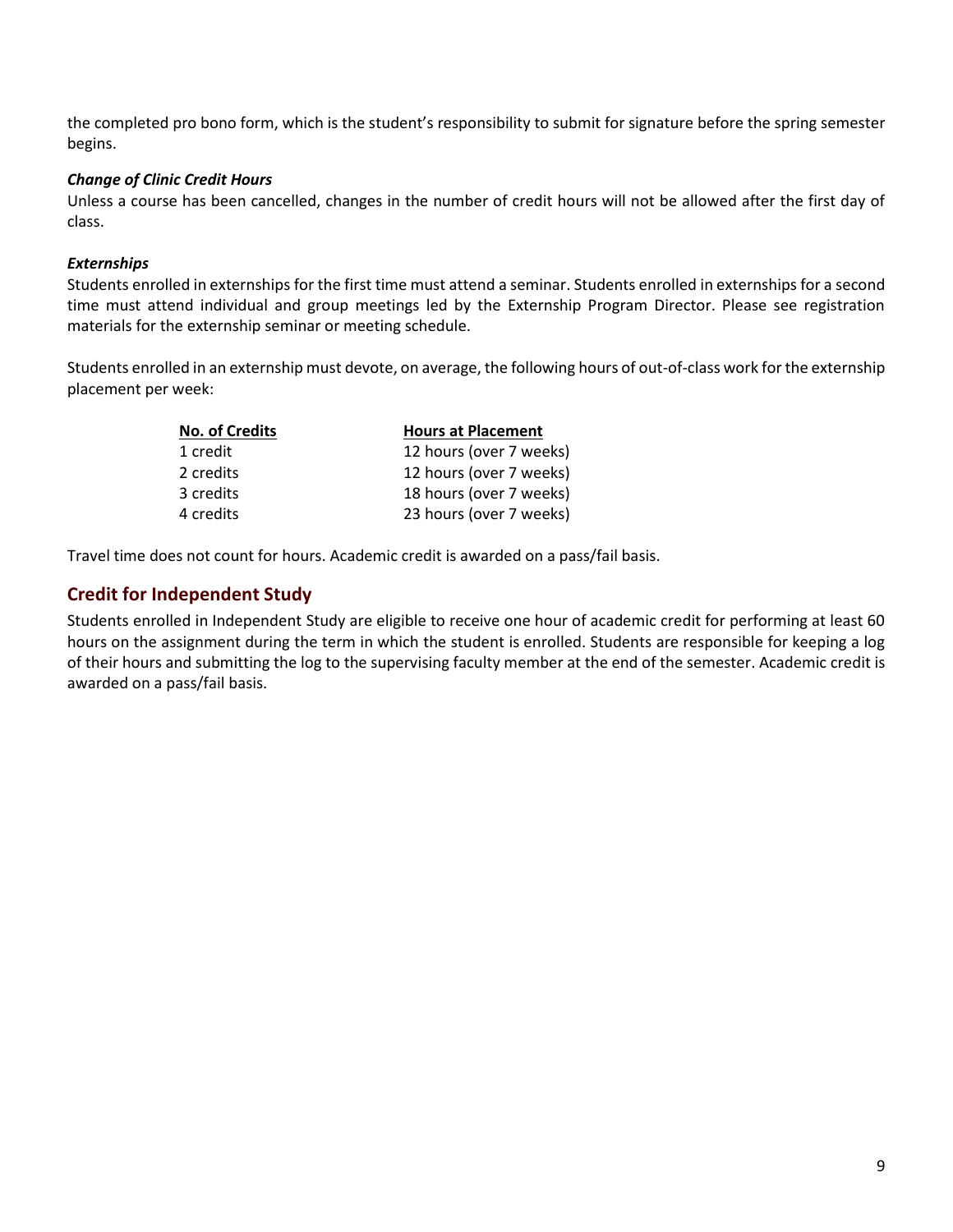## <span id="page-12-0"></span>**JURIS DOCTOR REQUIREMENTS**

*J.D. students are advised to consult the [Student Handbook](http://law.tamu.edu/docs/default-source/current-students/Student-Handbook-2016-17.pdf?sfvrsn=2) for the applicable academic standards governing the students' graduation requirements at the law school. The following summary provides guidance to students based on the requirements set forth in the Student Handbook, but is not a substitute for the official requirements contained in the Student Handbook.*

No required courses may be elected as pass/fail.

#### <span id="page-12-1"></span>**Lockstep Classes**

**The lockstep courses for students who began law school in or after fall 2017 are**: ADR Survey; Civil Procedure; Contracts; Criminal Law; LARW I & II; Legislation & Regulation; Professional Identity; Property; and Torts. Please see the *[Student Handbook](http://law.tamu.edu/docs/default-source/current-students/Student-Handbook-2017-18-8nov17.pdf)* for a more detailed explanation of the sequence of the lockstep curriculum.

#### <span id="page-12-2"></span>**Upper Level Requirements for Graduation**

**Students who began law school in or after fall 2017 must successfully complete these upper-level courses during their second year of law school and before graduation:**

- Constitutional Law
- **•** Professional Responsibility

In addition, students who began law school in or after fall 2017 must successfully complete a LARW III course before graduation. Please see the *[Student Handbook](http://law.tamu.edu/docs/default-source/current-students/Student-Handbook-2017-18-8nov17.pdf)* for a more detailed explanation of the upper level requirements for graduation.

#### <span id="page-12-3"></span>**Important Note on Upper Level Required Courses:**

#### **2021-2022 Academic Year**

For course rotations and to assist in your academic planning, please review "[Planning Your Course of Study](http://law.tamu.edu/current-students/academics/planning-your-course-of-study)," available on the law school website. (Please note that this document is updated in the spring of each year.) The document includes a listing of when advanced required and core courses will generally be offered by semester and division.

#### <span id="page-12-4"></span>**Experiential Requirement**

Students who began law school in fall 2016 must successfully complete a minimum of six hours of experiential coursework.

Students who began law school in or after fall 2017 must successfully complete a minimum of six hours of experiential coursework. As part of the six credit hours, students must successfully complete an approved externship or clinic that involves advising or representing one or more actual clients or serving as a third-party neutral.

#### **The following summer classes count toward the overall experiential requirement:**

 $\bullet$  Externship (1-4)

#### **The following summer classes count toward the live client component of the overall experiential requirement:**

 $\bullet$  Externship (1-4)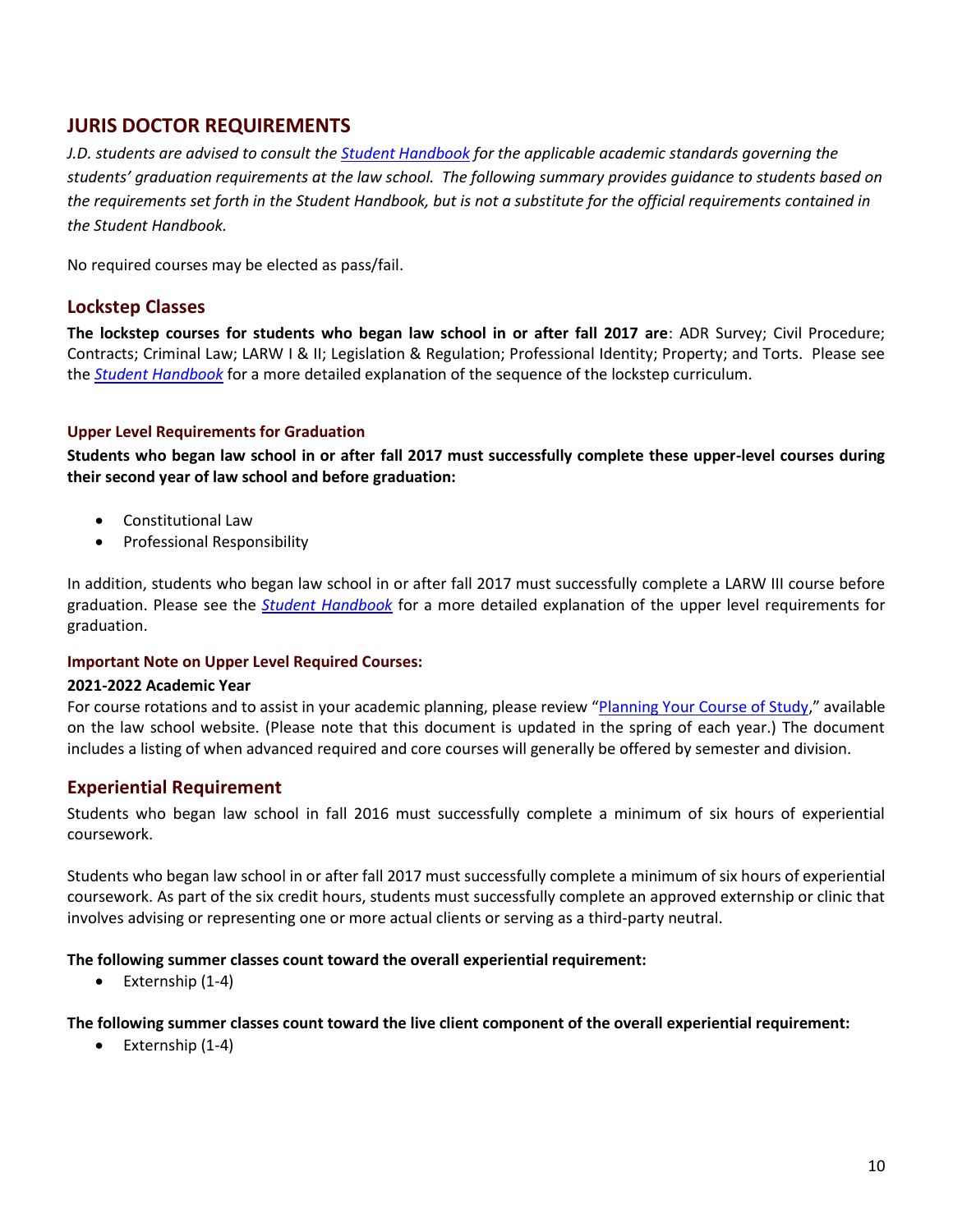#### <span id="page-13-0"></span>**Rigorous Writing Requirement**

Students must satisfy the rigorous writing requirement by completing a law journal comment; or by taking a seminar, completing the required paper, and earning a grade of at least a B- on the paper. Please review section 3.4 of the law school's Academic Standards found in the *[Student Handbook](http://law.tamu.edu/docs/default-source/current-students/Student-Handbook-15-16-8feb16.pdf?sfvrsn=2)* for rules and limitations on the rigorous writing requirement.

## <span id="page-13-1"></span>**CONCENTRATION PROGRAMS**

A concentration is a specialized course of study analogous, in part, to a major in college. Earning a concentration is an official acknowledgment, and a representation to employers, that a student has developed a certain expertise in a particular area of the law.

Certificates of concentration will be available to students once they have satisfied the requirements for the applicable concentration program. Generally, each concentration requires a grade point average of at least 2.33 in at least 14-16 hours of related, qualifying courses. Questions about the law school's concentrations, including the course requirements for each, should be directed to the faculty supervisor for the particular concentration:

| <b>Business Law</b>                        | <b>Professor William Magnuson</b>                                                   |
|--------------------------------------------|-------------------------------------------------------------------------------------|
| <b>Criminal Law, Justice, &amp; Policy</b> | <b>Professor Cynthia Alkon</b>                                                      |
| <b>Dispute Resolution</b>                  | <b>Professor Nancy Welsh</b>                                                        |
| <b>Energy Law</b>                          | <b>Professor Gabriel Eckstein</b>                                                   |
| <b>Environmental Law</b>                   | <b>Professor Gabriel Eckstein</b>                                                   |
| <b>Estate Planning</b>                     | <b>Professor Terri Helge</b>                                                        |
| <b>Family Law</b>                          | <b>Professor Malinda Seymore</b>                                                    |
| <b>Intellectual Property</b>               | <b>Professor Peter Yu</b>                                                           |
| <b>Public Policy (Domestic)</b>            | <b>Professor Charlotte Ku</b>                                                       |
| <b>Public Policy (International)</b>       | <b>Professor Charlotte Ku</b>                                                       |
| <b>Tax Law</b>                             | <b>Professor Gary Lucas</b>                                                         |
| <b>Water Law</b>                           | <b>Professor Gabriel Eckstein</b>                                                   |
| <b>Workplace Law</b>                       | <b>Professor Michael Green</b>                                                      |
|                                            | Concentration requirements and applications can be found on the law school website. |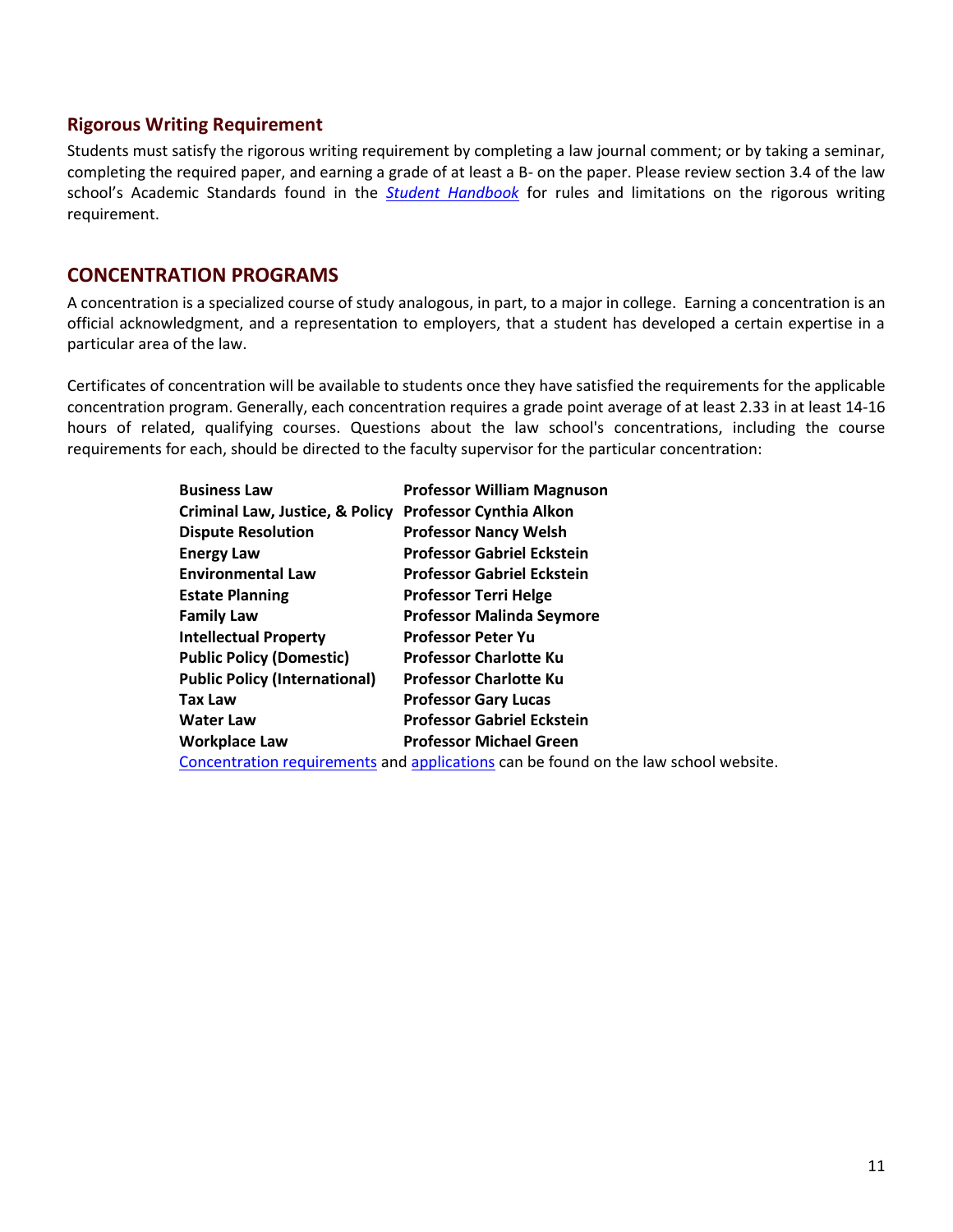## <span id="page-14-0"></span>**DISTANCE EDUCATION (ONLINE) COURSES**

Normally, a student may not earn more than a total of 30 credit hours toward the J.D. degree for approved distance education courses. The Law School has received a variance from this distance education limitation due to the ongoing global pandemic. Under this variance, none of the distance education courses offered in the 2021 summer term will count towards a student's 30 credit hour limitation on distance education. All distance education courses have a prerequisite of one year in law school in the full-time or part-time program in addition to any other prerequisite.

Students are expected to meet [basic technology requirements](https://it.tamu.edu/services/academics-and-research/teaching-and-learning-tools/computer-requirements/) to successfully participate in an online course. Failure to meet these requirements may result in problems accessing the course materials. It is the student's responsibility to ensure all requirements are met prior to the start of the course.

Classes will be delivered online asynchronously and may include students from other law schools. With asynchronous online courses, lectures, assignments, and other materials are posted online and students may access the material at any time, although the instructor generally sets a definite time period in which students may participate in each online class. Registered students will receive orientation and training in how to participate in this course. Final exam will be online. Students will be graded according to the School of Law Academic Standards.

**Attendance requirements: All asynchronous distance education course activities run on a weekly schedule determined by the professor. Students have weekly deadlines to turn in assignments and to post in discussion boards. Students who have viewed each lecture in its entirety and met these weekly deadlines are counted as present. Students may miss no more than 1 weekly requirement (e.g. view each lecture in its entirety, participate substantively in the discussion boards, and submit weekly assignments) for completion of the course. Students with excessive absences will be withdrawn from the course and receive no credit. Please note failure to complete weekly requirements by the applicable deadline may also result in a grade penalty on the assignment, such as a grade reduction, loss of points or a zero on the assignment, as determined by the professor.**

## **Advanced Legal Research Bootcamp (Special Topics)**

| LAW-7900-603 | <b>CRN 28792</b>                            |
|--------------|---------------------------------------------|
| 1 Credit     | Professor: Burress, Goodman, Hall & Rowlett |

#### **Condensed course meets May 10-14, 2021.**

This is designed to provide students with the skills to approach practical legal research problems in efficient and costeffective ways. Emphasis will be placed on research strategy, accompanied by a solid understanding of the appropriate types of research resources critical in the exploration of legal issues. While both print and electronic sources will be used, the most efficient sources will be highlighted for each type of research problem explored. The fundamental goal of this course is the development of strategies and skill sets required to prepare students to perform exceptional research in a professional and academic environment. The classroom component of this course will take place online, with synchronous class meetings via Zoom.

Prerequisite: LARW I and LARW II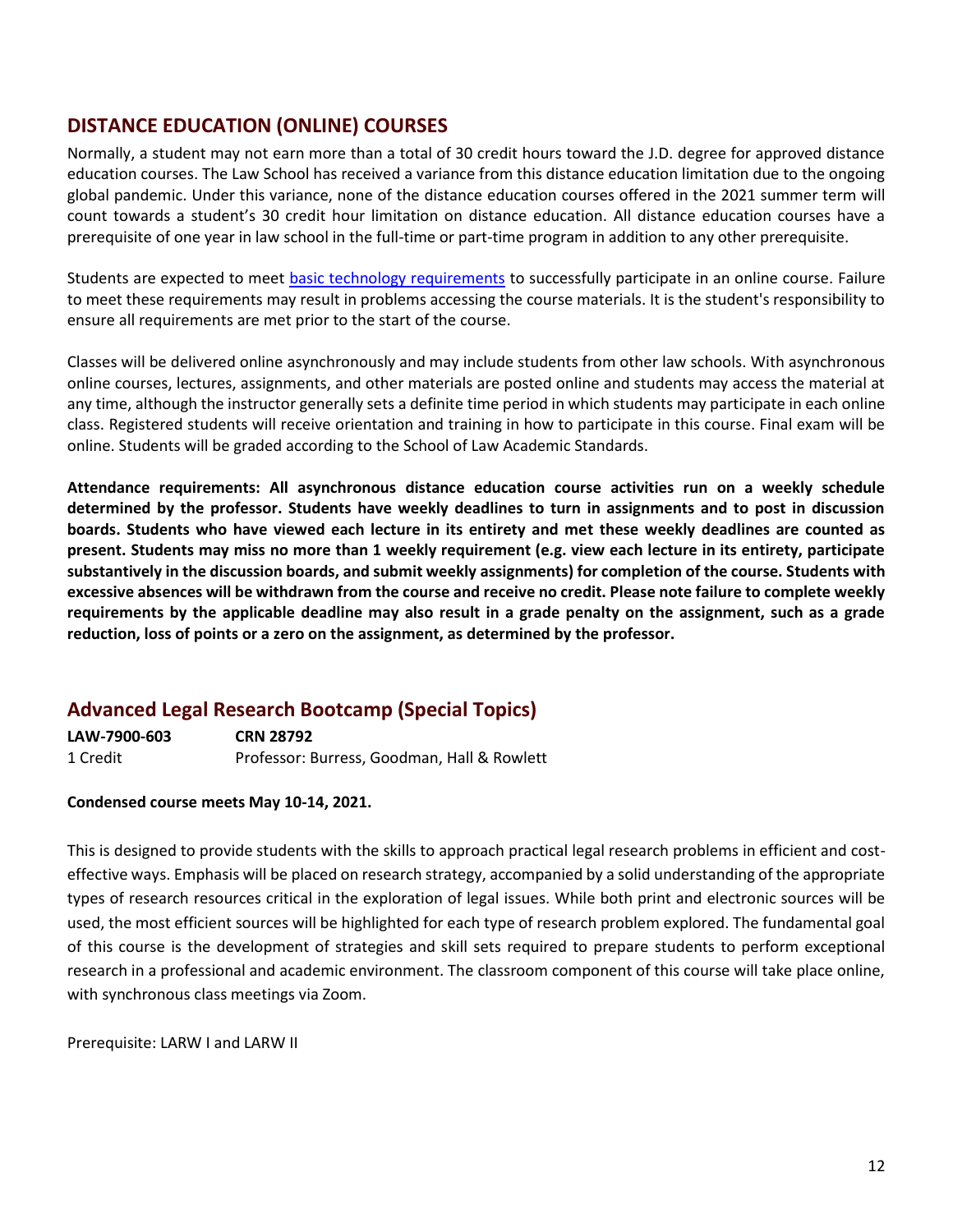## **Business Associations (Special Topics)**

| LAW-7900-601 | <b>CRN 28303</b>   |
|--------------|--------------------|
| 4 Credits    | Professor: Chatman |

Basic principles of varying business entities used to conduct ventures for profit; fundamental agency principles, partnerships, limited liability companies, and corporations; how business organizations are formed; powers and responsibilities of their respective partners, members, officers or directors; shareholder's rights and liabilities; primary focus on corporation and corporate law; includes pre-incorporation issues, the corporate formation process, and corporate capital and financing; business entity taxation concepts may be covered as well; foundational and practical knowledge of how business organizations work; assessing which type of business organization is best suited for a particular client's objectives; legal formalities necessary in forming said organization; understanding the rights, duties and obligations for those affiliated.

**Prerequisites:** One year of law school in the full-time or part-time program.

## **Corporate Finance (Special Topics)**

| LAW-7900-602 | <b>CRN 28302</b>   |
|--------------|--------------------|
| 3 Credits    | Professor: Morriss |

This course is designed to provide students with an understanding of the funding sources and the structure of corporate financial transactions. The course will focus on the tools necessary for a lawyer to render legal opinions in the financial sector; and will help students understand the finances behind transactions such as negotiating a merger, taking a client private through a leveraged buyout (LBO) or public through an initial public offering (IPO), or securing capital for expansion or operations Topics covered include: valuation, debt securities, preferred stock, convertible securities, and distributions in respect of equity securities.

**Prerequisites:** One year of law school in the full-time or part-time program.

## **Criminal Procedure**

| LAW-7065-601 | <b>CRN 28296</b>  |
|--------------|-------------------|
| 3 Credits    | Professor: Wright |

Issues relating to constitutional constraints on the investigation and prosecution of criminal offenses.

**Prerequisites:** One year of law school in the full-time or part-time program.

#### **Evidence**

| LAW-7080-601 | <b>CRN 28297</b>     |
|--------------|----------------------|
| 4 Credits    | Professor: Wonsowicz |

This course examines the law of proof and focuses on the Federal Rules of Evidence. The language, purpose, and policies underlying the evidence rules are stressed throughout in order to make the rules meaningful, predictable, and functional. In addition to covering the substantive rules of evidence, this course will explore the use of the rules of evidence as a tactical device to develop the narrative of a case and to disrupt the opponent's narrative. Accordingly, the theme of this course is pragmatic, with a problem-based emphasis. The rules of evidence will be examined from an advocate's perspective in order to develop students' knowledge of what facts matter and how those facts can be proven.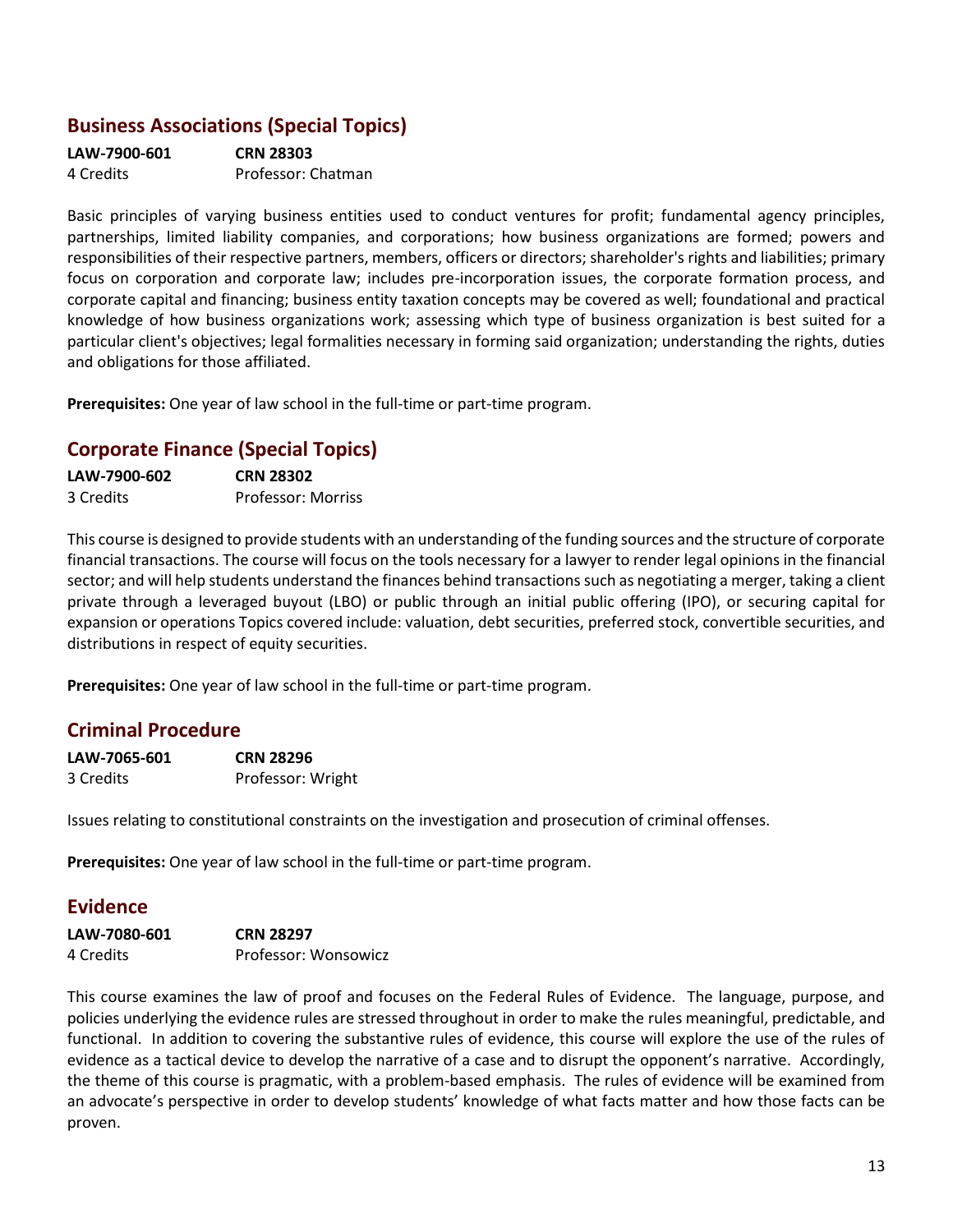**Prerequisites:** One year of law school in the full-time or part-time program.

## **Family Law**

| LAW-7301-601 | <b>CRN 28298</b>  |  |  |  |  |
|--------------|-------------------|--|--|--|--|
| 3 Credits    | Professor: Wilson |  |  |  |  |

Study of legal problems related to the establishment, dissolution, reorganization, and evolving definitions of the family and family-like relationships in America; includes premarital arrangements, marriage (formal and informal), divorce, parent-child relationship, division of marital property, spousal and child support, domestic violence within the family, and same-sex unions.

**Prerequisites:** One year of law school in the full-time or part-time program.

#### **Healthcare Compliance**

| LAW-7321-601 | <b>CRN 28299</b>    |  |  |  |
|--------------|---------------------|--|--|--|
| 3 Credits    | Professor: Crossley |  |  |  |

Understanding the complexities of the healthcare compliance process from practical, business and legal perspectives; components of an effective compliance plan and program as well as the issues that arise in the implementation and administration of a compliance plan; discover the many roles the compliance staff fulfill in encouraging compliance with laws, regulations and ethical principles and gain familiarity with some of the more significant issues that arise when allegations of noncompliance come to the attention of the federal and state governments.

**Prerequisites:** One year of law school in the full-time or part-time program.

#### **National Security Law**

| LAW-7437-601 | <b>CRN 28300</b>  |  |  |  |  |
|--------------|-------------------|--|--|--|--|
| 3 Credits    | Professor: Guiora |  |  |  |  |

Examination of criminal and civil statutes, Supreme Court cases, executive orders and government policies that impact U.S. national security; relevant to prosecutors, criminal defense attorneys and lawyers representing state and federal agencies, law enforcement, technology companies, as well as individuals served by these entities.

**Prerequisites:** One year of law school in the full-time or part-time program.

## **Secured Transactions**

| LAW-7488-601 | <b>CRN 28301</b>   |
|--------------|--------------------|
| 3 Credits    | Professor: Henning |

This course examines the rules governing transactions in which personal property and fixtures are used as collateral to secure an obligation. The primary source of authority is Article 9 of the Uniform Commercial Code, but students will also be introduced to other applicable laws, including primarily the U.S. Bankruptcy Code. This body of law addresses not only the rights of the debtor and creditor inter se but also the rights of third parties with an interest in the collateral.

**Prerequisites:** (1) One year of law school in the full-time or part-time program; (2) Property.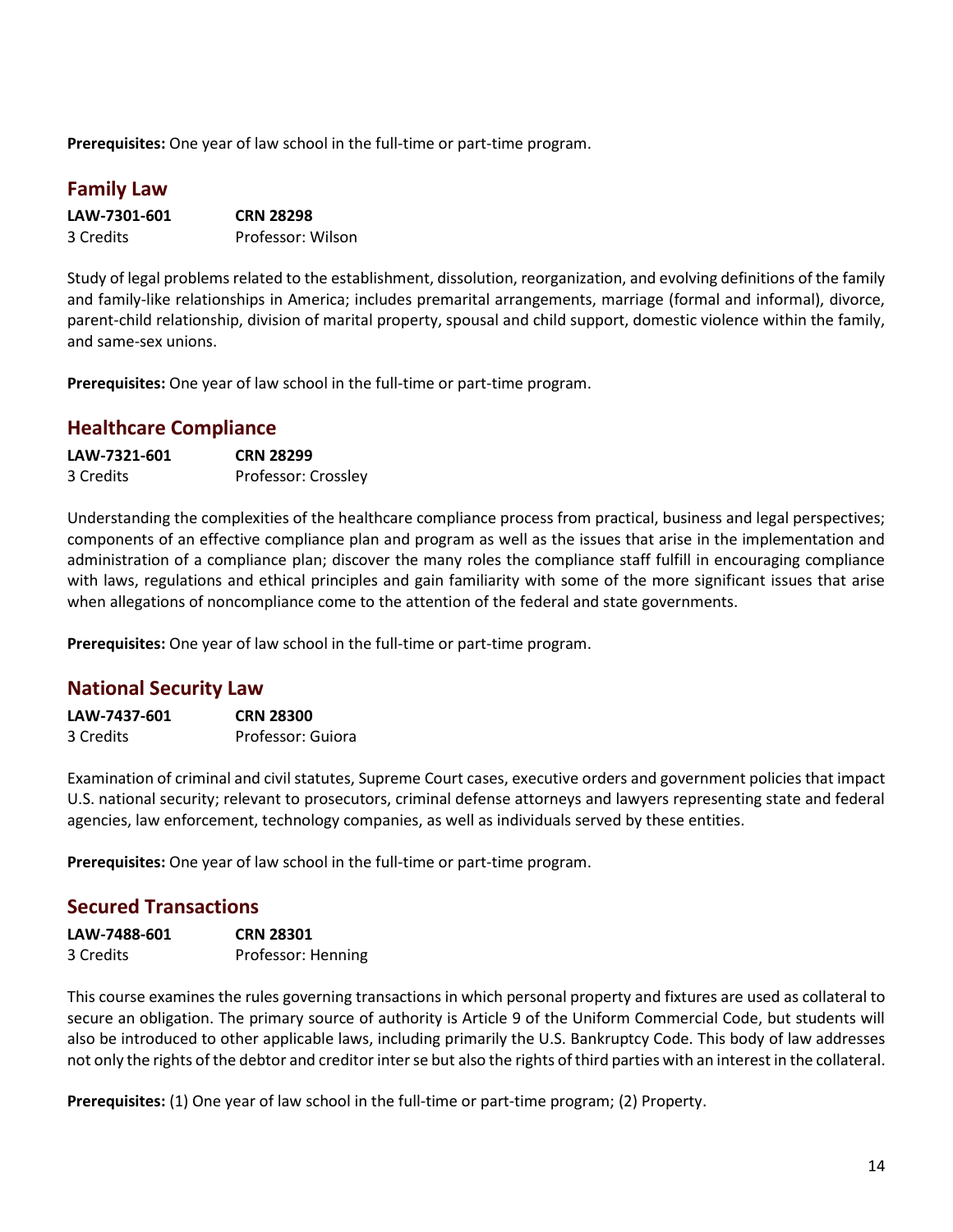## <span id="page-17-0"></span>**COURSE LISTINGS**

| <b>COURSE TITLE</b>                                                                                                                                                                                | <b>CRN</b>       | <b>CREDITS</b> | <b>DAYS</b> | <b>START</b><br><b>TIME</b> | <b>END</b><br><b>TIME</b> | <b>PROFESSOR</b>                                                                                                             |
|----------------------------------------------------------------------------------------------------------------------------------------------------------------------------------------------------|------------------|----------------|-------------|-----------------------------|---------------------------|------------------------------------------------------------------------------------------------------------------------------|
| ADVANCED LEGAL RESEARCH BOOTCAMP (SPECIAL TOPICS)                                                                                                                                                  |                  |                |             |                             |                           |                                                                                                                              |
| LAW-7900-603                                                                                                                                                                                       | <b>CRN 28792</b> | 1 credit       | $M-F^*$     | 1:00 PM                     | 3:00 PM                   | Burress, Goodman, Hall,                                                                                                      |
| Prerequisite: LARW I & LARW II.                                                                                                                                                                    |                  |                |             |                             |                           | & Rowlett                                                                                                                    |
| *Online Condensed Schedule: May 10-14. This class will be delivered synchronously over one week.                                                                                                   |                  |                |             |                             |                           |                                                                                                                              |
| Limited enrollment course. No Howdy registration.                                                                                                                                                  |                  |                |             |                             |                           |                                                                                                                              |
| Attendance Requirements: See the <b>Online Courses</b> section for more information.                                                                                                               |                  |                |             |                             |                           |                                                                                                                              |
| <b>BUSINESS ASSOCIATIONS (SPECIAL TOPICS)</b>                                                                                                                                                      |                  |                |             |                             |                           |                                                                                                                              |
| LAW-7900-601                                                                                                                                                                                       | <b>CRN 28303</b> | 4              | Online      | N/A                         | N/A                       | Chatman                                                                                                                      |
| Prerequisite: One year of law school in the full-time or part-time program.                                                                                                                        |                  |                |             |                             |                           |                                                                                                                              |
|                                                                                                                                                                                                    |                  |                |             |                             |                           | Online Schedule: May 24-July 12. This class will be delivered asynchronously over 7 weeks and will include students          |
|                                                                                                                                                                                                    |                  |                |             |                             |                           | from other law schools. Registered students will receive orientation and training in how to participate in this course.      |
| Final Exam: Online July 14-15.                                                                                                                                                                     |                  |                |             |                             |                           |                                                                                                                              |
| Attendance Requirements: See the Online Courses section for more information.                                                                                                                      |                  |                |             |                             |                           |                                                                                                                              |
| <b>CONTINUING CLINIC (SPECIAL TOPICS)</b>                                                                                                                                                          |                  |                |             |                             |                           |                                                                                                                              |
| LAW-7900-604                                                                                                                                                                                       | <b>CRN TBA</b>   | 2-4 credits    |             |                             |                           |                                                                                                                              |
| Prerequisite: First semester of clinic. No honor code violations.                                                                                                                                  |                  |                |             |                             |                           |                                                                                                                              |
| Application Required, priority for applications submitted by March 22. No Howdy registration.                                                                                                      |                  |                |             |                             |                           |                                                                                                                              |
| This course does not count toward the experiential and live client component requirements.                                                                                                         |                  |                |             |                             |                           |                                                                                                                              |
|                                                                                                                                                                                                    |                  |                |             |                             |                           | Due to ethical obligations in representing clients, students may not drop clinics after the first full week of the semester. |
| <b>CORPORATE FINANCE (SPECIAL TOPICS)</b>                                                                                                                                                          |                  |                |             |                             |                           |                                                                                                                              |
| LAW-7900-602                                                                                                                                                                                       | <b>CRN 28302</b> | 3 credits      | Online      | N/A                         | N/A                       | Morriss                                                                                                                      |
| Prerequisite: One year of law school in the full-time or part-time program.                                                                                                                        |                  |                |             |                             |                           |                                                                                                                              |
|                                                                                                                                                                                                    |                  |                |             |                             |                           | Online Schedule: May 24-July 12. This class will be delivered asynchronously over 7 weeks and will include students          |
|                                                                                                                                                                                                    |                  |                |             |                             |                           | from other law schools. Registered students will receive orientation and training in how to participate in this course.      |
| Final Exam: Online July 14-15.                                                                                                                                                                     |                  |                |             |                             |                           |                                                                                                                              |
| Attendance Requirements: See the Online Courses section for more information.                                                                                                                      |                  |                |             |                             |                           |                                                                                                                              |
| <b>CRIMINAL PROCEDURE</b>                                                                                                                                                                          |                  |                |             |                             |                           |                                                                                                                              |
| LAW-7065-601                                                                                                                                                                                       | <b>CRN 28296</b> | 3 credits      | Online      | N/A                         | N/A                       | Wright                                                                                                                       |
| Prerequisite: One year of law school in the full-time or part-time program.                                                                                                                        |                  |                |             |                             |                           |                                                                                                                              |
|                                                                                                                                                                                                    |                  |                |             |                             |                           | Online Schedule: May 24-July 12. This class will be delivered asynchronously over 7 weeks and will include students          |
|                                                                                                                                                                                                    |                  |                |             |                             |                           | from other law schools. Registered students will receive orientation and training in how to participate in this course.      |
| Final Exam: Online July 14-15.                                                                                                                                                                     |                  |                |             |                             |                           |                                                                                                                              |
| Attendance Requirements: See the <b>Online Courses</b> section for more information.                                                                                                               |                  |                |             |                             |                           |                                                                                                                              |
| <b>EVIDENCE</b>                                                                                                                                                                                    |                  |                |             |                             |                           |                                                                                                                              |
| LAW-7080-601                                                                                                                                                                                       | <b>CRN 28297</b> | 4 credits      | Online      | N/A                         | N/A                       | Wonsowicz                                                                                                                    |
|                                                                                                                                                                                                    |                  |                |             |                             |                           |                                                                                                                              |
| Prerequisite: One year of law school in the full-time or part-time program.<br>Online Schedule: May 24-July 12. This class will be delivered asynchronously over 7 weeks and will include students |                  |                |             |                             |                           |                                                                                                                              |

from other law schools. Registered students will receive orientation and training in how to participate in this course. **Final Exam**: Online July 14-15.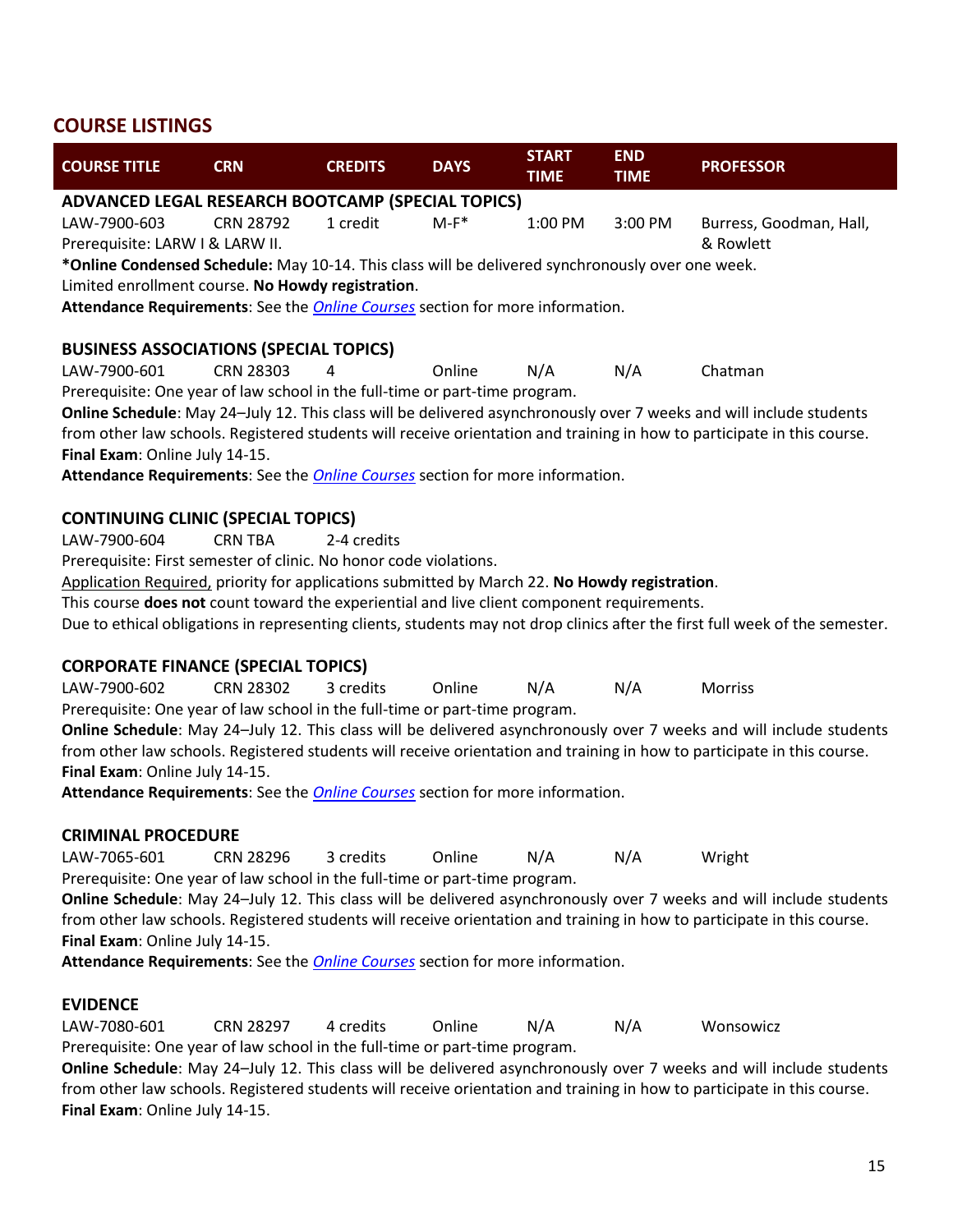| <b>DAYS</b><br><b>COURSE TITLE</b><br>CRN<br><b>CREDITS</b> | START<br>TIME | END<br><b>TIME</b> | <b>PROFESSOR</b> |
|-------------------------------------------------------------|---------------|--------------------|------------------|
|-------------------------------------------------------------|---------------|--------------------|------------------|

**Attendance Requirements**: See the *[Online Courses](#page-14-0)* section for more information.

#### **EXTERNSHIP**

LAW-7835-601 CRN 28305 1-4 credits T\* 3:40 PM 5:10 PM Becker

**\*All seminar classes for Externship will be delivered online synchronously. Additional synchronous online class meetings held on Monday, May 24 and Wednesday, May 26 from 3:40-5:10 pm.** 

Prerequisite: At least 29 completed hours; no honor code violations. Pass/Fail course.

Professor approval required; **no Howdy registration**.

This course counts toward the experiential and live client component requirements.

#### **FAMILY LAW**

LAW-7301-601 CRN 28298 3 credits Online N/A N/A Wilson Prerequisite: One year of law school in the full-time or part-time program.

**Online Schedule**: May 24–July 12. This class will be delivered asynchronously over 7 weeks and will include students from other law schools. Registered students will receive orientation and training in how to participate in this course. **Final Exam**: Online July 14-15.

**Attendance Requirements**: See the *[Online Courses](#page-14-0)* section for more information.

#### **HEALTHCARE COMPLIANCE**

LAW-7321-601 CRN 28299 3 credits Online N/A N/A Crossley Prerequisite: One year of law school in the full-time or part-time program.

**Online Schedule**: May 24–July 12. This class will be delivered asynchronously over 7 weeks and will include students from other law schools. Registered students will receive orientation and training in how to participate in this course. **Final Exam**: Online July 14-15.

**Attendance Requirements**: See the *[Online Courses](#page-14-0)* section for more information.

#### **NATIONAL SECURITY LAW**

LAW-7437-601 CRN 28300 3 credits Online N/A N/A Guiora Prerequisite: One year of law school in the full-time or part-time program.

**Online Schedule**: May 24–July 12. This class will be delivered asynchronously over 7 weeks and will include students from other law schools. Registered students will receive orientation and training in how to participate in this course. **Final Exam**: Online July 14-15.

**Attendance Requirements**: See the *[Online Courses](#page-14-0)* section for more information.

#### **SECURED TRANSACTIONS**

LAW-7488-601 CRN 28301 3 credits Online N/A N/A Henning

Prerequisite: (1) One year of law school in the full-time or part-time program; (2) Property.

**Online Schedule**: May 24–July 12. This class will be delivered asynchronously over 7 weeks and will include students from other law schools. Registered students will receive orientation and training in how to participate in this course. **Final Exam**: Online July 14-15.

**Attendance Requirements**: See the *[Online Courses](#page-14-0)* section for more information.